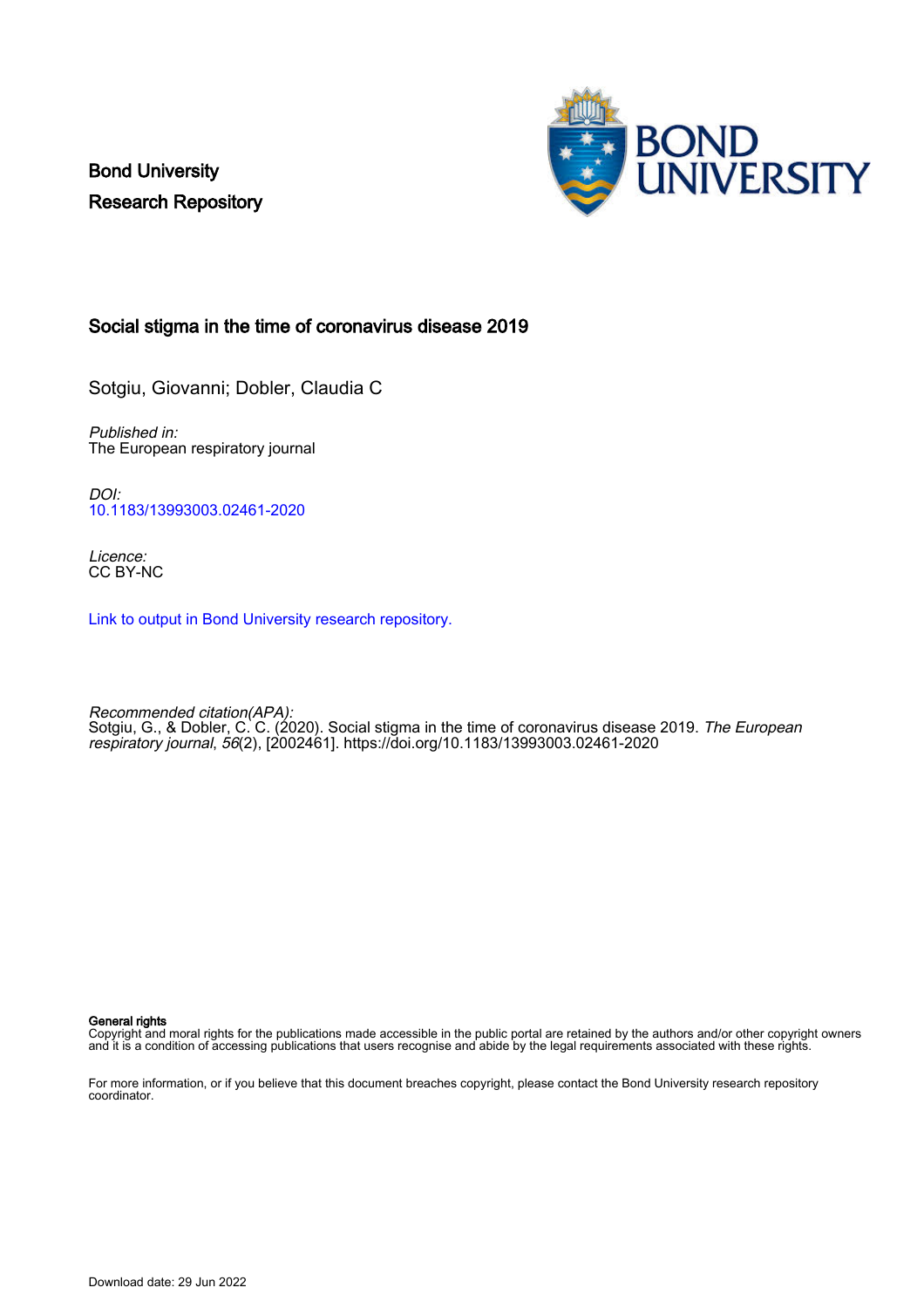





# Social stigma in the time of coronavirus disease 2019

Giovanni Sotgiu  $\mathbf{D}^1$  and Claudia C. Dobler  $\mathbf{D}^{2,3}$  $\mathbf{D}^{2,3}$  $\mathbf{D}^{2,3}$ 

**Affiliations**: <sup>1</sup>Dept of Medical, Surgical and Experimental Sciences, University of Sassari, Sassari, Italy.<br><sup>2</sup>Institute for Evidence-Based Healthcare, Bond University, Robina, Queensland, Australia. <sup>3</sup>Dept of Respiratory and Sleep Medicine, Liverpool Hospital, Sydney, New South Wales, Australia.

Correspondence: Giovanni Sotgiu, Clinical Epidemiology and Medical Statistics Unit, Dept of Medical, Surgical and Experimental Sciences, University of Sassari, Sassari, Italy. E-mail: [gsotgiu@uniss.it](mailto:gsotgiu@uniss.it)

### @ERSpublications

Addressing COVID-19-related stigma <https://bit.ly/2CPuxO1>

Cite this article as: Sotgiu G, Dobler CC. Social stigma in the time of coronavirus disease 2019. Eur Respir J 2020; 56: 2002461 [\[https://doi.org/10.1183/13993003.02461-2020\].](https://doi.org/10.1183/13993003.02461-2020)

The coronavirus disease 2019 (COVID-19) pandemic has dramatically changed the lives of people around the globe since it appeared in Wuhan, China, at the beginning of December 2019. The burden of disease and its death toll have had an unprecedented impact on the healthcare, economic and financial systems of low-, middle- and high-income countries [[1](#page-3-0)–[3\]](#page-3-0). Peoples' lives have been disrupted and negatively impacted by COVID-19-related suffering and lockdowns at community and household level.

The rigidity of lockdown measures has radically changed social interactions, with virtual meetings replacing face-to-face meetings to reduce the risk of severe acute respiratory syndrome coronavirus 2 (SARS-CoV-2) transmission. Social distancing (maintaining a physical distance of, for example,  $\geq 1$  m), besides frequent hand washing, use of face masks in public and increasing ventilation in indoor spaces, is one of the most important health behaviours to reduce virus transmission from one infectious patient to others [[4](#page-3-0), [5\]](#page-3-0). While there is mounting evidence that SARS-CoV-2 is transmitted by the inhalation of airborne particles [\[6\]](#page-3-0), there are a number of unanswered questions regarding virus transmission, including the risk of transmission from asymptomatic individuals and contact with contaminated inanimate surfaces on which SARS-CoV-2 can survive for prolonged periods [\[7, 8\]](#page-3-0).

Insufficient knowledge and contradictory information about the transmission of SARS-CoV-2 and protective measures, such as wearing face masks in public, is associated with anxiety among the population. People's uncertainty and anxiety has led them to believe biased and vague information provided by traditional media, social media (e.g. Twitter, Facebook, Instagram, etc.) and self-proclaimed experts [[9\]](#page-3-0). Misinformation about COVID-19 has rapidly spread worldwide (occasionally exceeding the speed of spread of the actual COVID-19 pandemic).

During the early days of the pandemic, the identification of infectious clusters, super spreaders (those who are responsible for infecting a large number of people) or community outbreaks caused widespread fear among the public. It was speculated that COVID-19 was as contagious as measles and was associated with a very high case fatality rate. Images broadcast on television showing military trucks transporting coffins of COVID-19 victims were reminiscent of the deadly Western Africa Ebola virus epidemic a few years earlier.

Anxiety caused by lockdowns, many unknowns around COVID-19 and the fear of being infected have given rise to stigma in local communities. A "witch hunt" hysteria developed worldwide fuelling

Received: 23 June 2020 | Accepted: 25 June 2020

Copyright ©ERS 2020. This version is distributed under the terms of the Creative Commons Attribution Non-Commercial Licence 4.0.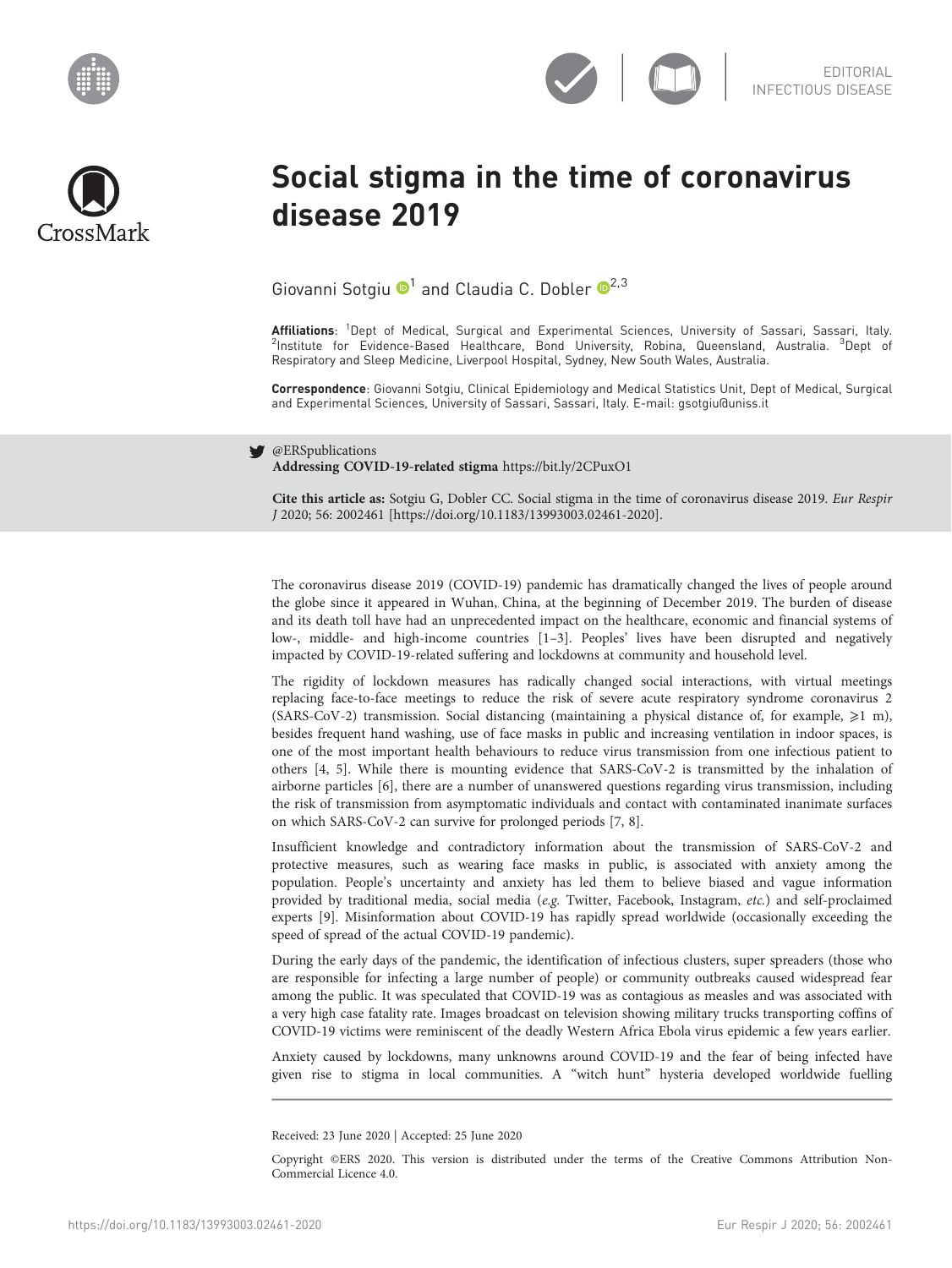discrimination and attacks against vulnerable people. COVID-19 index cases and other infected persons together with their close contacts identified through the public health activity of contact tracing, have been blamed and compared to criminals. There have been media reports from around the globe describing how frontline healthcare workers have been assaulted, spit on, hit with rocks, sprayed with bleach, denied rides to work and made homeless because of fears that they would transmit SARS-CoV-2 to the people around them. There is anecdotal evidence and some media reports that Chinese people have fallen victim to racist attacks during the COVID-19 pandemic and that Chinese restaurants around the world are at risk of shutting down completely due to a decrease in customers and because of discrimination against Chinese restaurants and lockdowns.

Social stigma was defined by Erving Goffman in 1963 as "an attribute which is deeply discrediting" that reduces a person "from a whole and usual person to a tainted, discounted one" [[10](#page-3-0), [11](#page-3-0)]. It creates a dichotomy between "being normal and acceptable" versus "being tainted and undesirable". Social stigma is commonly related to race, culture, sex, intelligence and health. The conceptualisation of stigma identifies four elements that interact with each other: anticipated, perceived, experienced, and internalised stigma [\[12\]](#page-3-0). COVID-19 has been associated with all of these elements of social stigma. People have modified their actions because of fear of being discriminated against, for example by avoiding testing for SARS-CoV-2 (anticipated stigma); patients and their families felt judged by others ( perceived stigma); infected or exposed persons were excluded, isolated and discriminated against by their household and/or community members (experienced stigma); and some patients might have felt shame and self-rejection (internalised stigma). Persons infected with SARS-CoV-2 may experience intersecting (multiple) stigmas, for example when they also belong to a marginalised ethnic group. Social stigma negatively affects social justice, as stigmatised people feel that they cannot actively participate in society. The three core elements of social justice are agency (the capacity of individuals to act independently and to make their own free choices), respect and association (the capacity to connect and participate) [[13](#page-3-0)].

Social stigma, discrimination and exclusion have been described in detail in other infectious diseases (e.g. tuberculosis, HIV/AIDS) [[14](#page-3-0)-[17\]](#page-3-0). Stigmatising language (e.g. "tuberculosis suspect") that has been criticised by advocates, has also been used during the current pandemic (e.g. "COVID-19 suspect"). Such judgmental terms have the power to influence attitudes and behaviours, for example by preventing patients from seeking treatment or by influencing the way in which policy-makers view and seek to address a disease.

The anxiety and concern of being discriminated against can lead to two hazardous clinical and public health consequences: delayed presentation of symptomatic patients to healthcare services ( prognostic deterioration) and under-detection of infectious individuals (increased viral transmission to susceptible contacts). Delayed diagnosis has been associated with more severe disease, mainly in the elderly and vulnerable groups, while delayed notification of an infectious patient can facilitate the rapid spread of SARS-CoV-2 in the community [\[18\]](#page-3-0).

People with greater personal resources (income, education, social support) and good mental health have been shown to have more knowledge about emerging infectious diseases, be less worried and be less likely to stigmatise [\[19, 20\]](#page-3-0). Education, clear and honest communication and the use of non-discriminatory language have the potential to significantly improve the knowledge, attitudes and behaviours related to COVID-19 and reduce social stigma [\[21\]](#page-3-0). Effective communication includes expert information about the disease (e.g. contagiousness, number of diagnosed people, fatality rate, seroprevalence in the community, indicating the proportion of people who have been infected at some point in the past, etc.) and recommended infection control measures. National, regional and local healthcare services that communicate transparently and work reliably and efficiently can also alleviate fears among the community and reduce stigmatisation and social discrimination. An example of a successful initiative to counteract misconceptions, misinformation and stigma is the "Trinità health educational model" [[22](#page-3-0)]. The initiative was implemented in a small Sardinian town, where, after a local COVID-19 outbreak, the mayor and the main political party decided to use an interactive educational programme based on the World Health Organization (WHO) principles of health education [\[23\]](#page-3-0). The local population had an opportunity to interact with an expert online and to get answers to their questions, which helped to address general and specific concerns about COVID-19.

The infodemic – characterised by an overabundance of news, mixing facts, rumours and fake news – is a key driver of social stigma in our time [\[24](#page-3-0)]. Conspiracy theories that COVID-19 is spread via 5G cell towers or that Bill Gates caused the epidemic to sell the world a vaccine, and false ( preventive) treatments promoted on social media such as eating garlic or drinking bleach can hinder the fight against COVID-19 and can even have fatal consequences. The WHO uses their information network EPI-WIN to address the infodemic by identifying real-time evidence and misinformation and creates actionable and behavioural